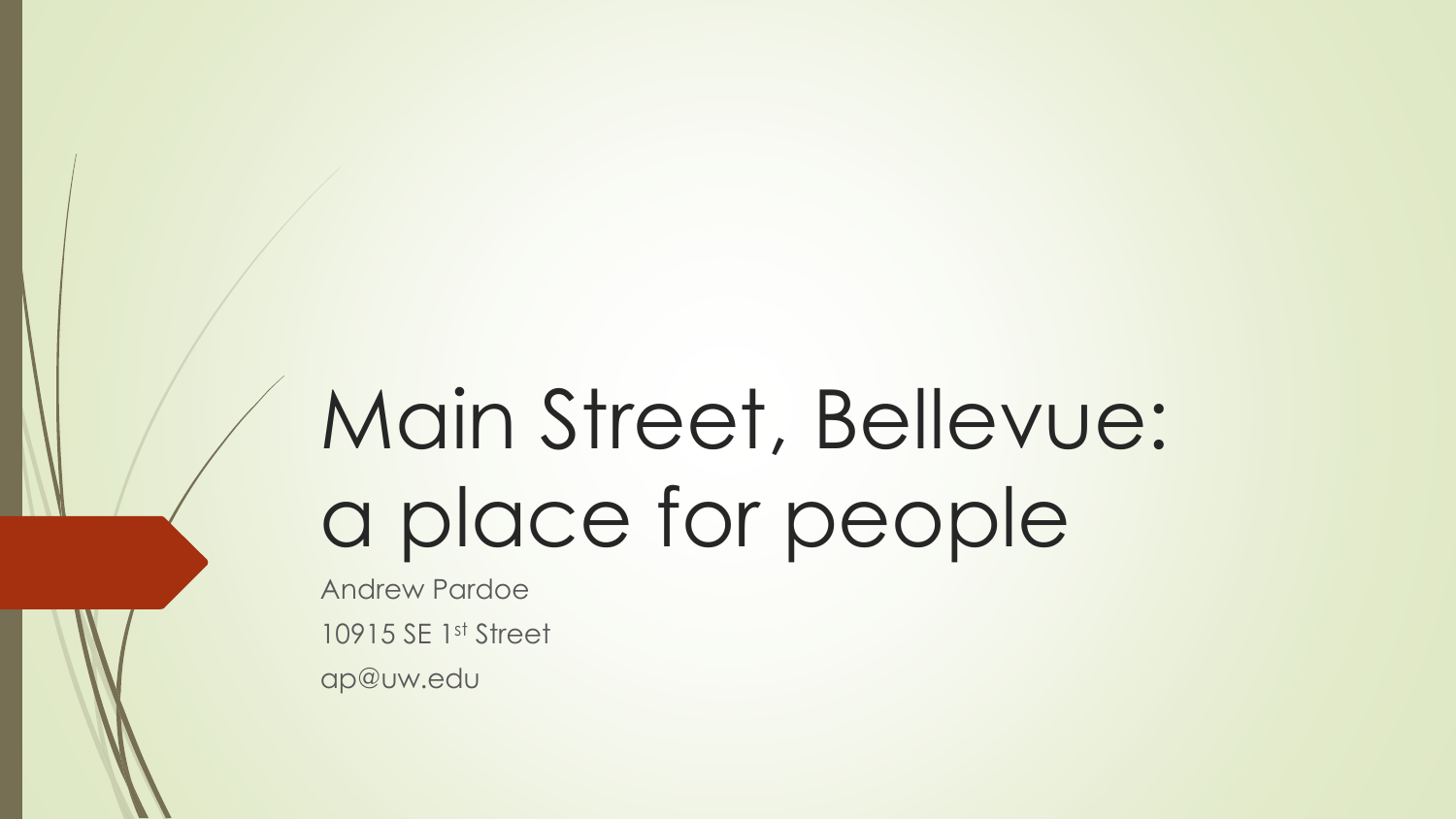

## We're building a train station in an area that has no pedestrians

- $\blacksquare$  Today's Main Street is filled with one lane of cars waiting to turn onto 112<sup>th</sup>. Main Street today is an **extended on-ramp** for I-90.
- Main Street has potential to become a vibrant, lively, pedestrianfriendly destination
- Six years of construction provides a **unique opportunity** to change the character of Main Street for the people of Bellevue
- We need to put Main Street on a road diet and encourage streetside retail in order to create a place where **people** want to be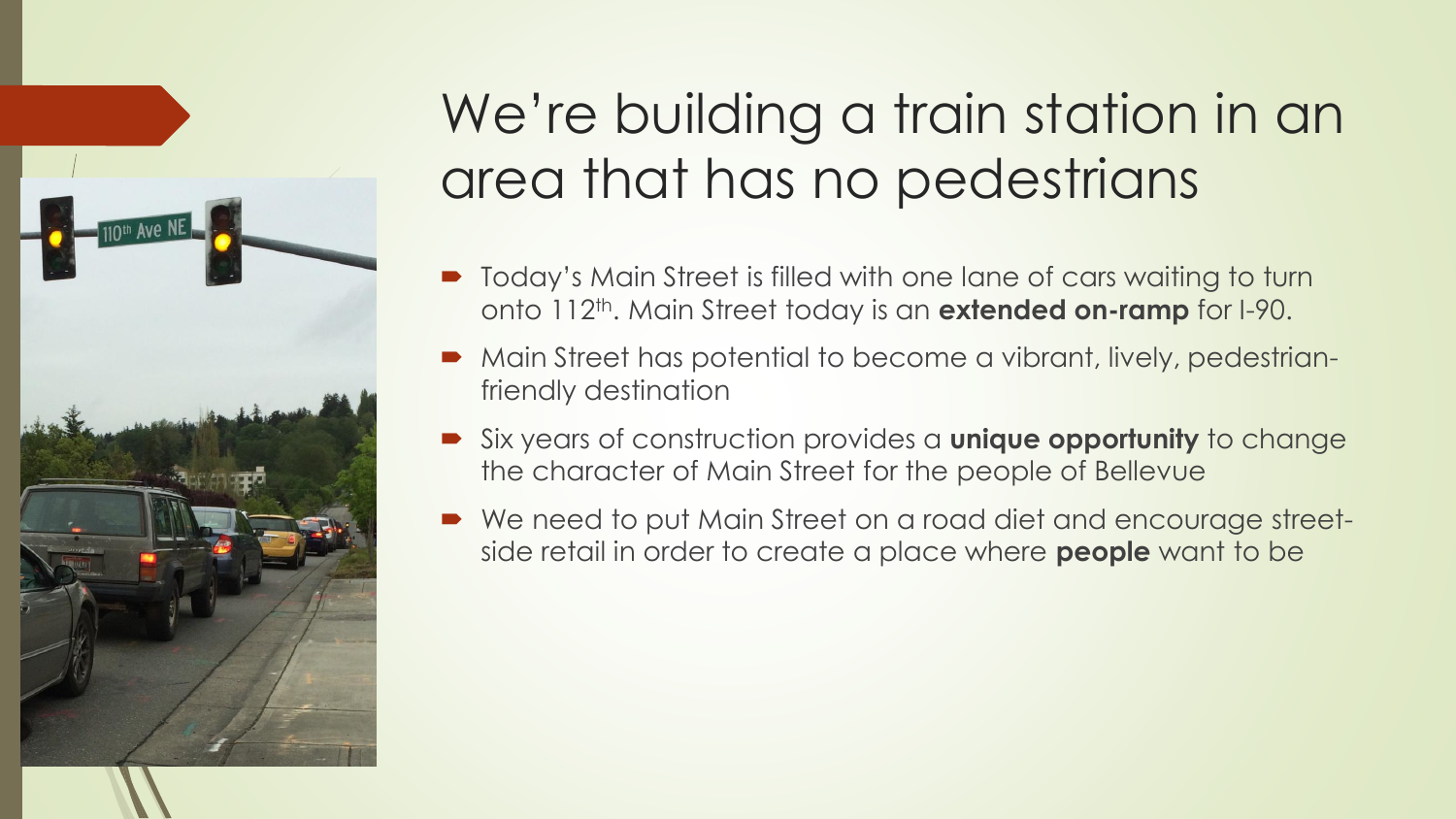#### Main Street road diet: three lanes + parking *One lane east, one west, one center turn lane*



- Road diets do not increase traffic congestion.
	- $\blacktriangleright$  We studied this extensively for the 116<sup>th</sup> Avenue NE Corridor Overlay & Rechannelization project
- **Decreasing lane width encourages drivers to be** more attentive, **increasing safety** for everyone
- Converting the two outside lanes to street parking allows people to **drive into downtown**  and move from one business to another
- Having a center turn lane **prevents congestion**  from left turns as in Old Bellevue's Main Street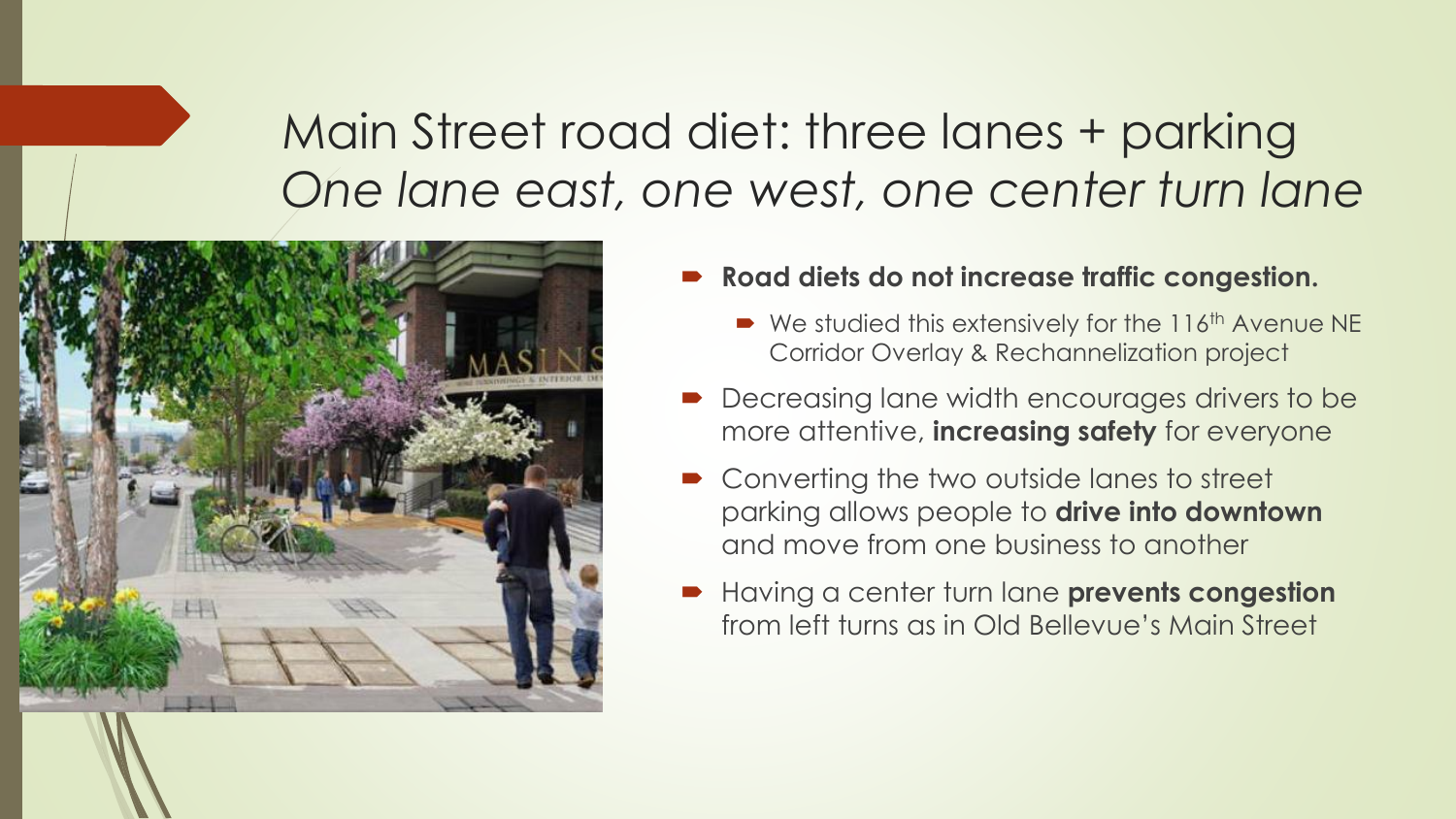### Extend Old Bellevue's retail character from our light rail to our waterfront park



- "Old" Bellevue isn't really old anymore. It's mostly new multifamily housing over street-level retail. But its **pedestrian-friendly character** enables a **valuable retail engine** and makes Bellevue a place people want to be.
- We're already extending Old Bellevue eastward, but in an **ad-hoc fashion**.
	- **Masins, Soma, Alamo Manhattan, 10625 Main Street, and Sir** Gallahad are all multifamily housing on Main Street east of Bellevue Way. Development won't stop at Central Main Street.
- **People and businesses are ready for a pedestrian-friendly** Main Street. **Is the City ready to plan it**, rather than just letting it happen?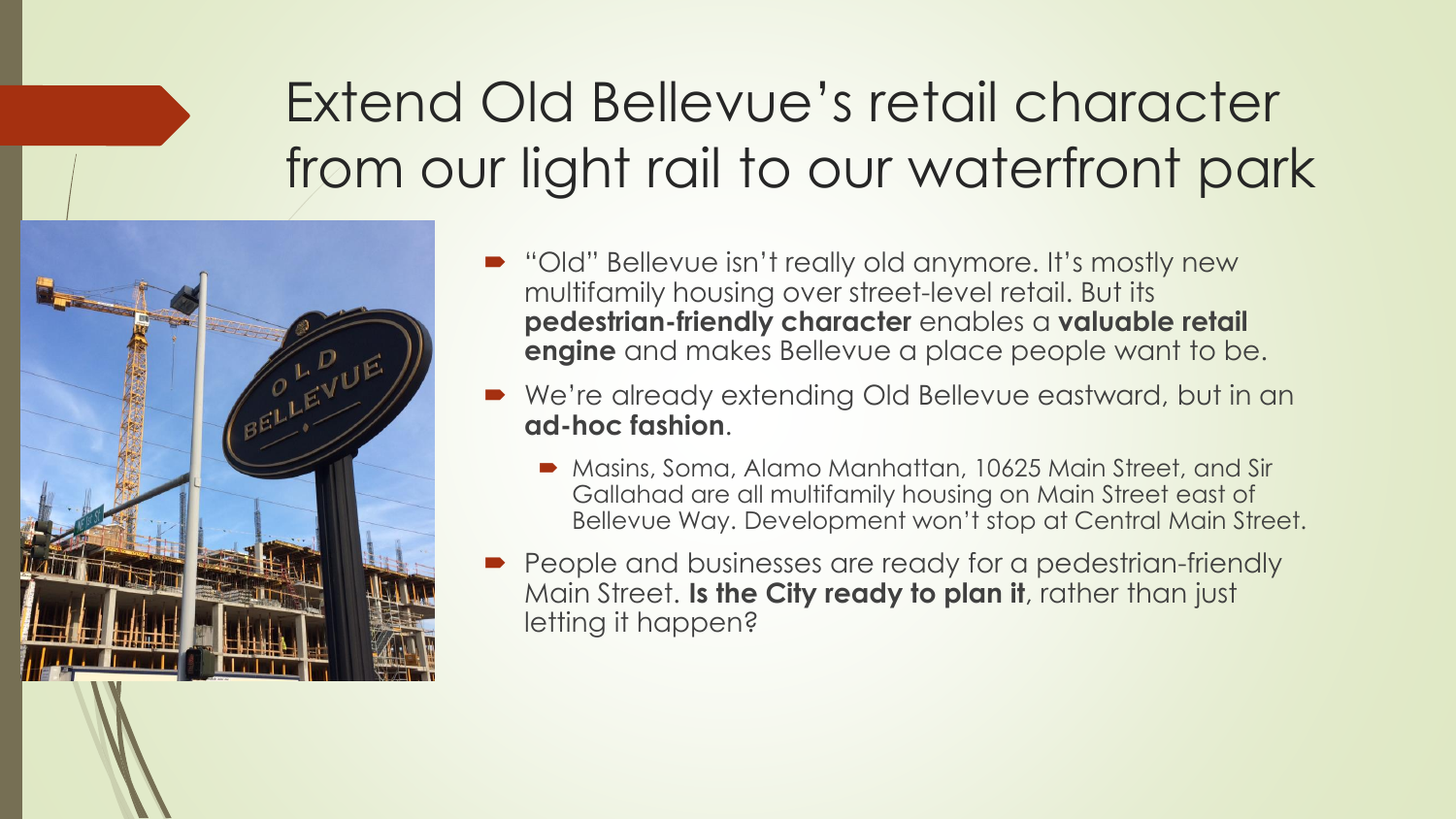### Downtown streets focus on **Bypass to 520 west** moving cars out of the city

- Downtown has seven east-west arterials
	- $\blacktriangleright$  Four streets (4<sup>th</sup> through 10<sup>th</sup>) are already focused on highway access
	- 2<sup>nd</sup> Street is planned for highway access
	- Two are used as a way to bypass traffic
		- Drivers take 12<sup>th</sup> Street and neighborhood roads to bypass the 520 westbound traffic
		- **Drivers take Main Street and 112<sup>th</sup> Avenue** to bypass 405 traffic on their way to I-90
- Can't we have one or two downtown streets focused on **moving people**, not cars?